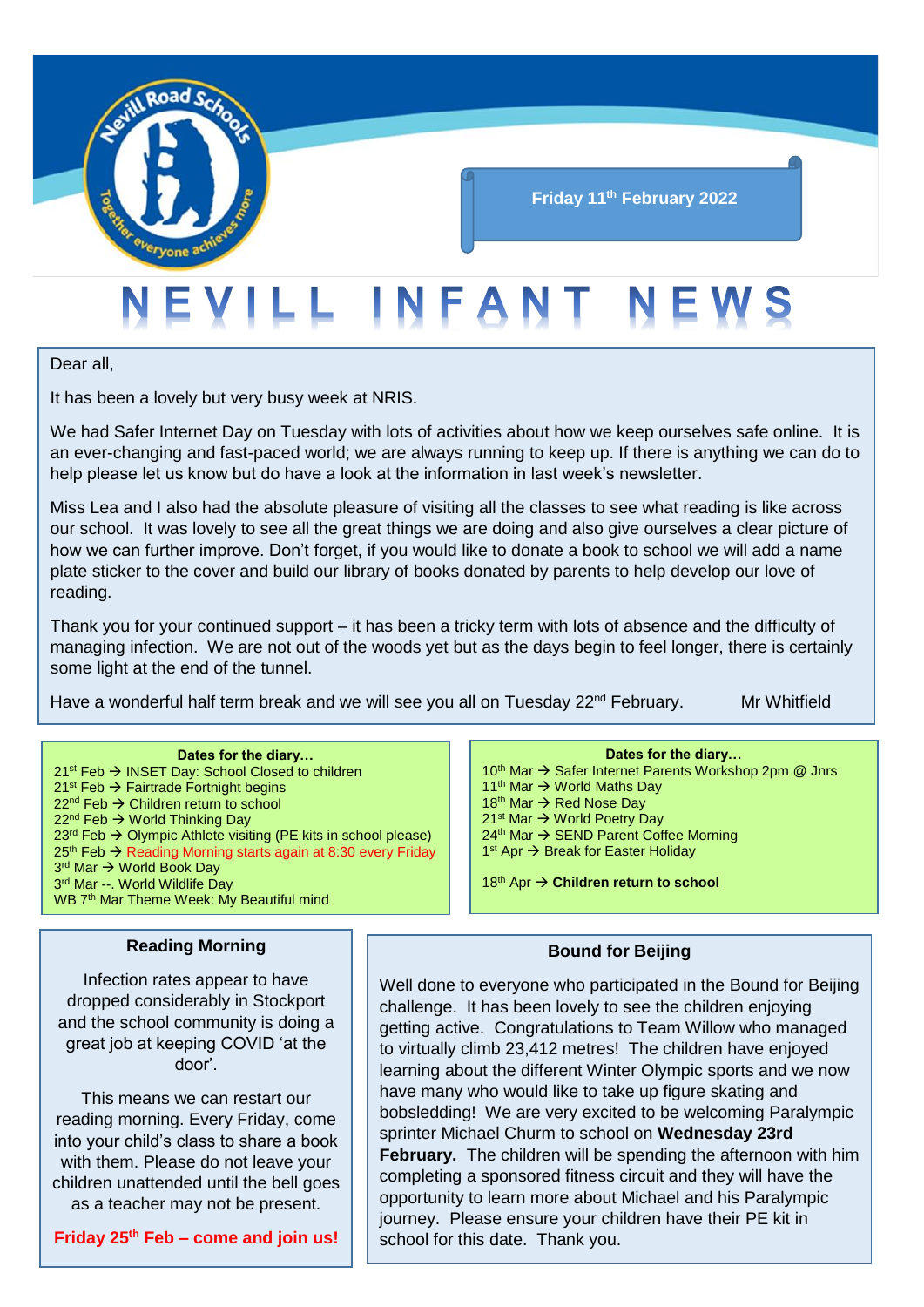

## **Friday 11th February 2022**

## **Information Update**

Just a friendly reminder for you to ensure that school has the correct address and contact numbers.

There is no need to come into school please email:

admin@nevillroad-inf.stockport.sch.uk

### **½ Term Holiday**

Over the half term holiday we will have works begin on clearing the growing and allotment area.

 Our vision is to create a large Forest School area from the environmental garden all the way down to the allotment for our children to get outside and continue their learning.

More information to come soon.



## Special Headteacher Awards